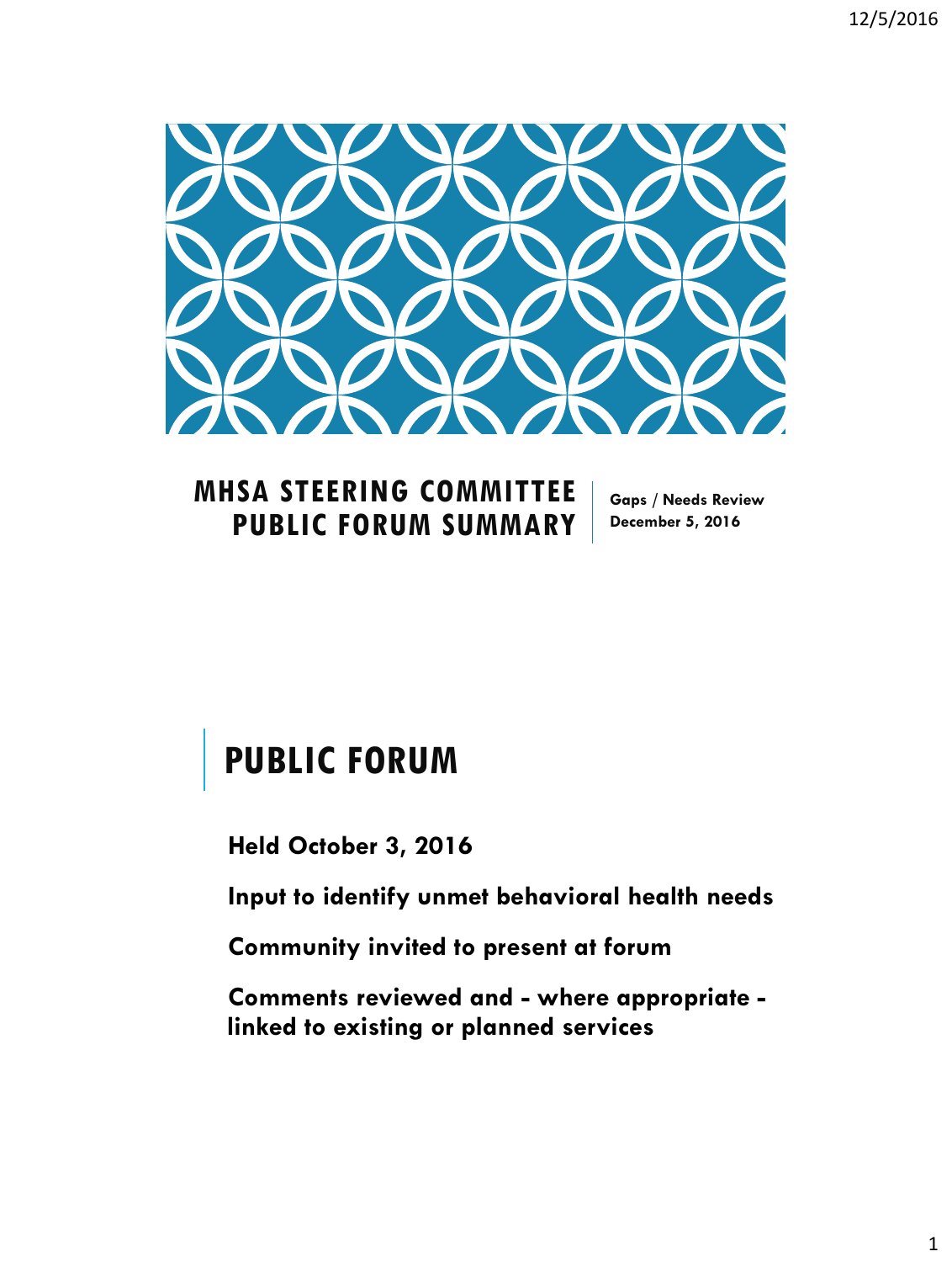# **NEED: HOUSING**



# **NEED: WORK/TRAINING**

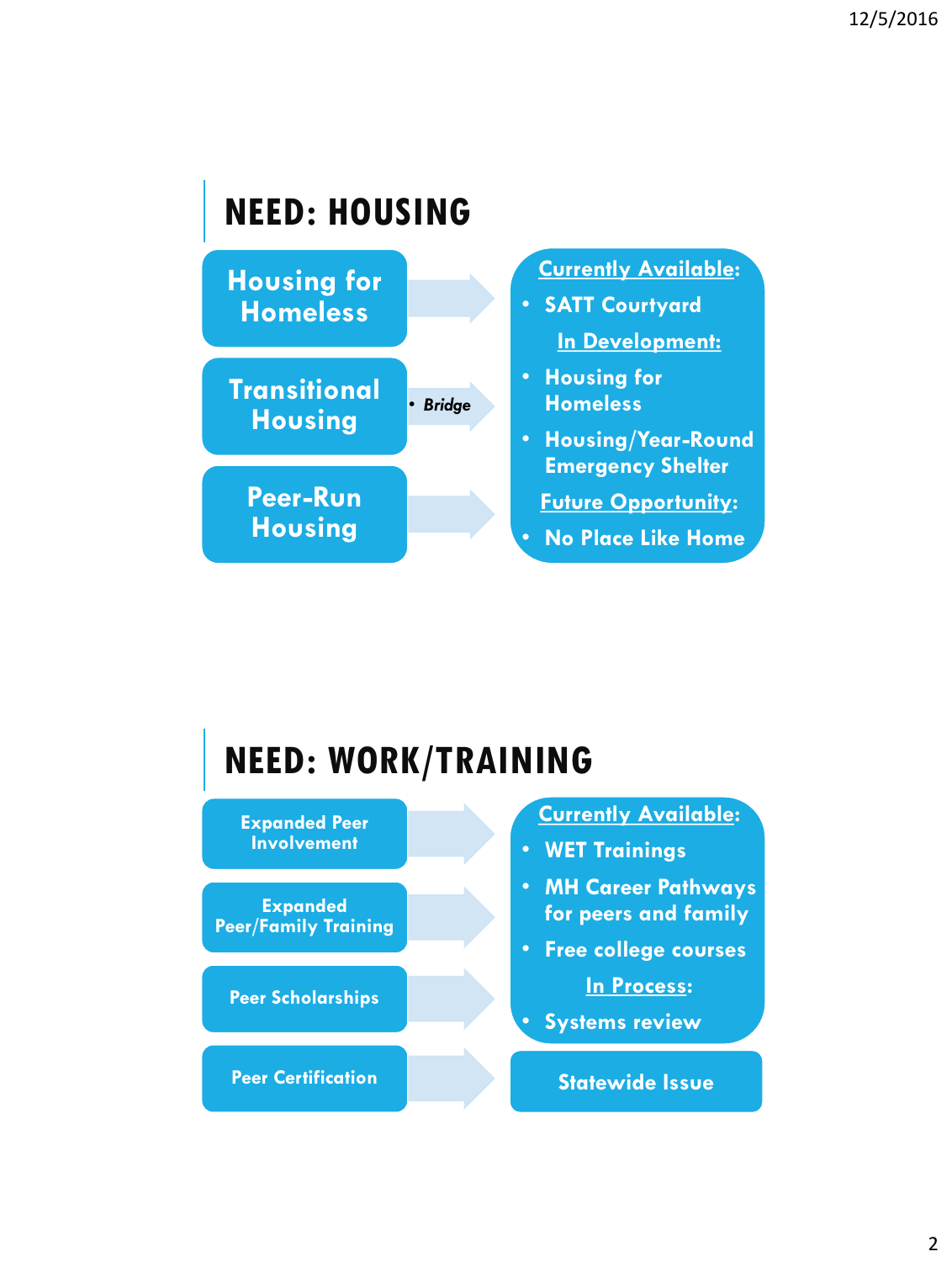# **NEED: PEI SERVICES**



# **NEED: CHILD SERVICES**

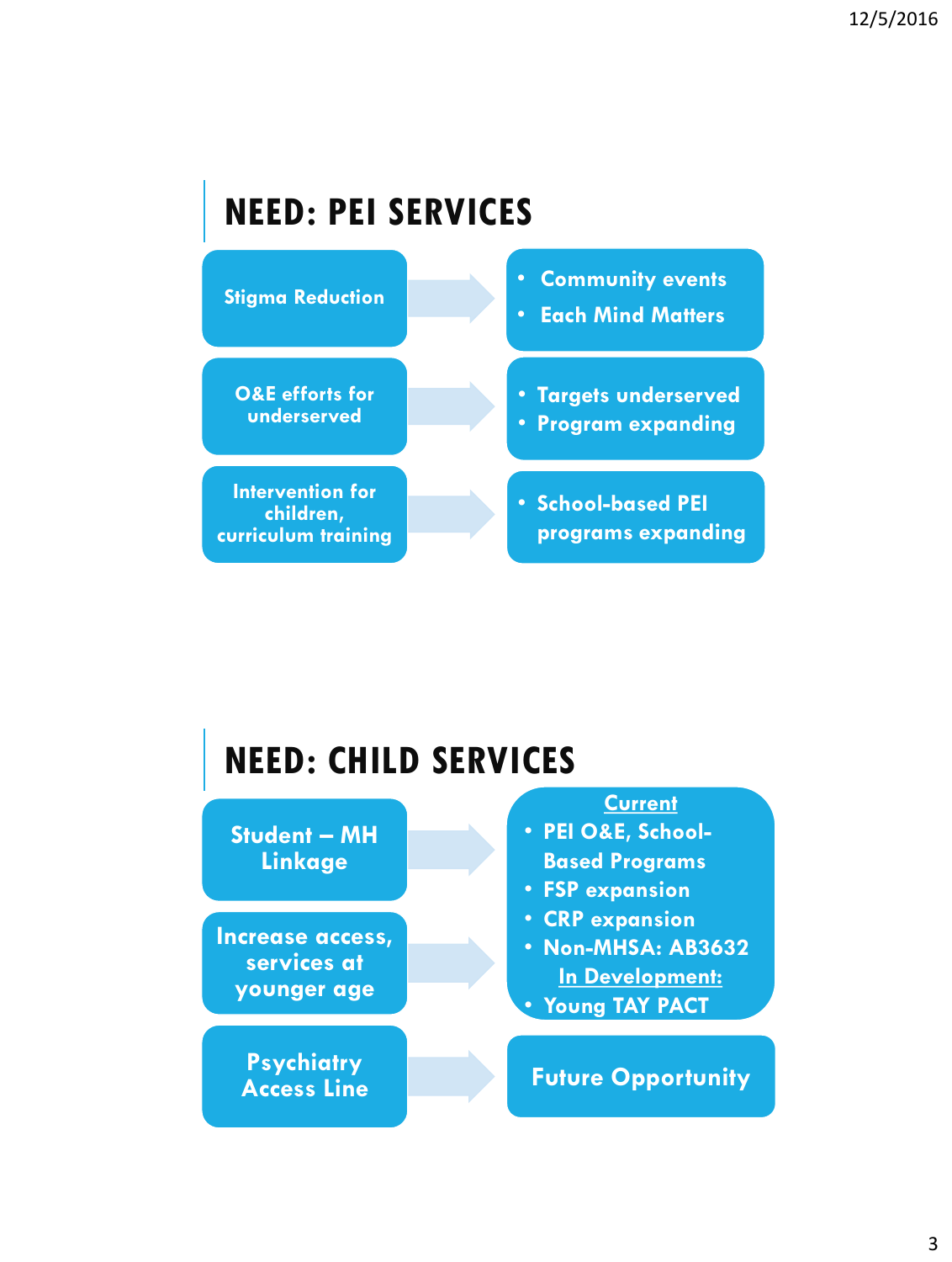# **NEED: OLDER ADULT SERVICES**



## **NEED: CRISIS**

**Add psychiatric inpatient beds**

**Expand CAT to target Vietnamesespeaking population**

#### **Not allowed by MHSA**

**Children:** 6 Spanish 1 Russian, Arabic 1 Eretrean

**Adult:** 

- 6 Vietnamese
- 7 Spanish
- 1 Farsi
- 1 Arabic
- 1 Korean
- 1 Kmer
- 1 Mandarin

4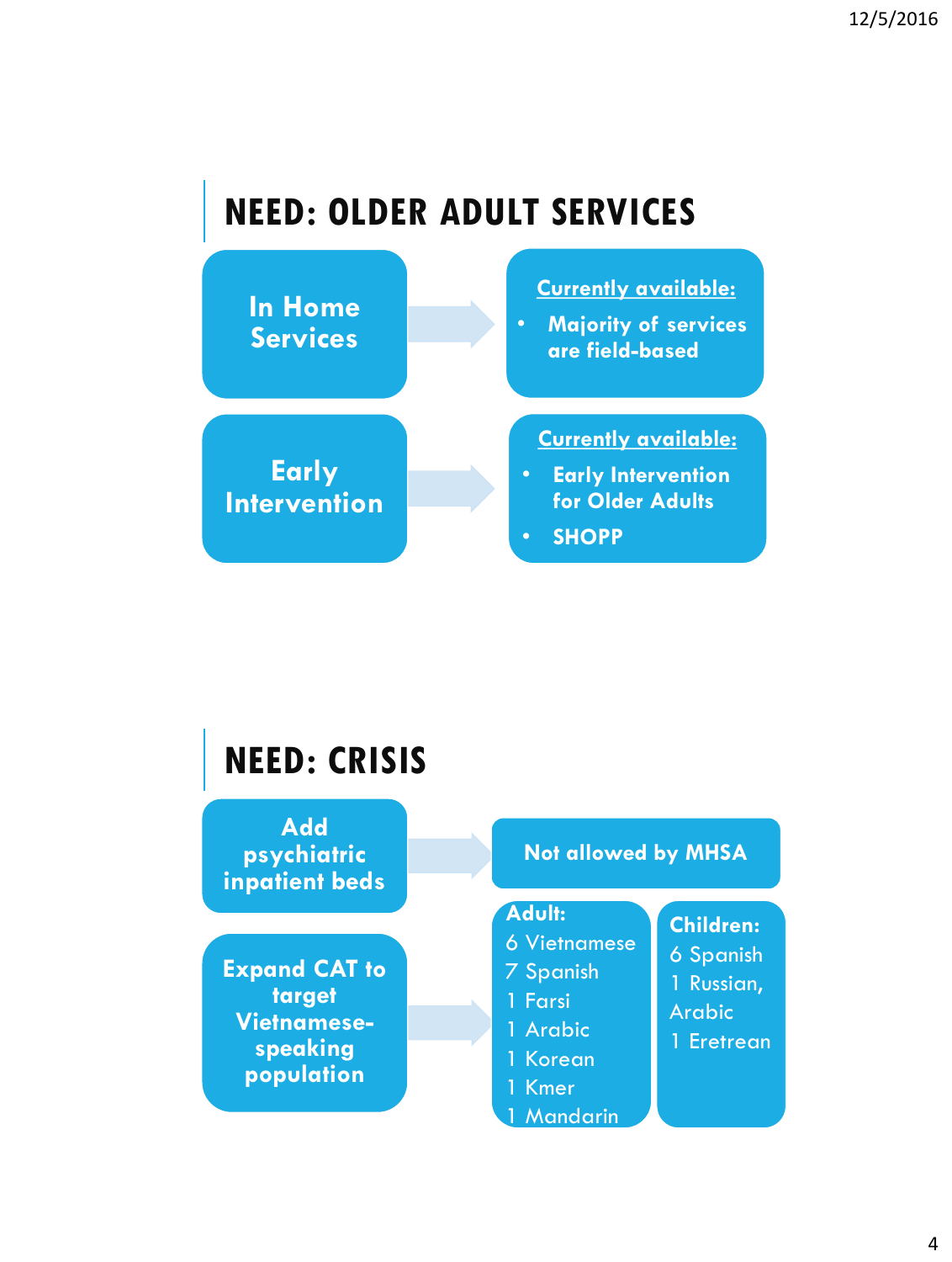# **NEED: POPULATION-SPECIFIC FSPS**

**Adult API FSP/ Trauma-Focused Services**

**FSPs expected to serve cultural/linguistic needs of its service area. RFP in process.**

**AOT FSP expansion**

**Currently Available Contract awarded with increased slots**

# **NEED: DUAL DIAGNOSIS**

**Dual Diagnosis Residential Program**

**In development:**

- **Adult**
- **Adolescent**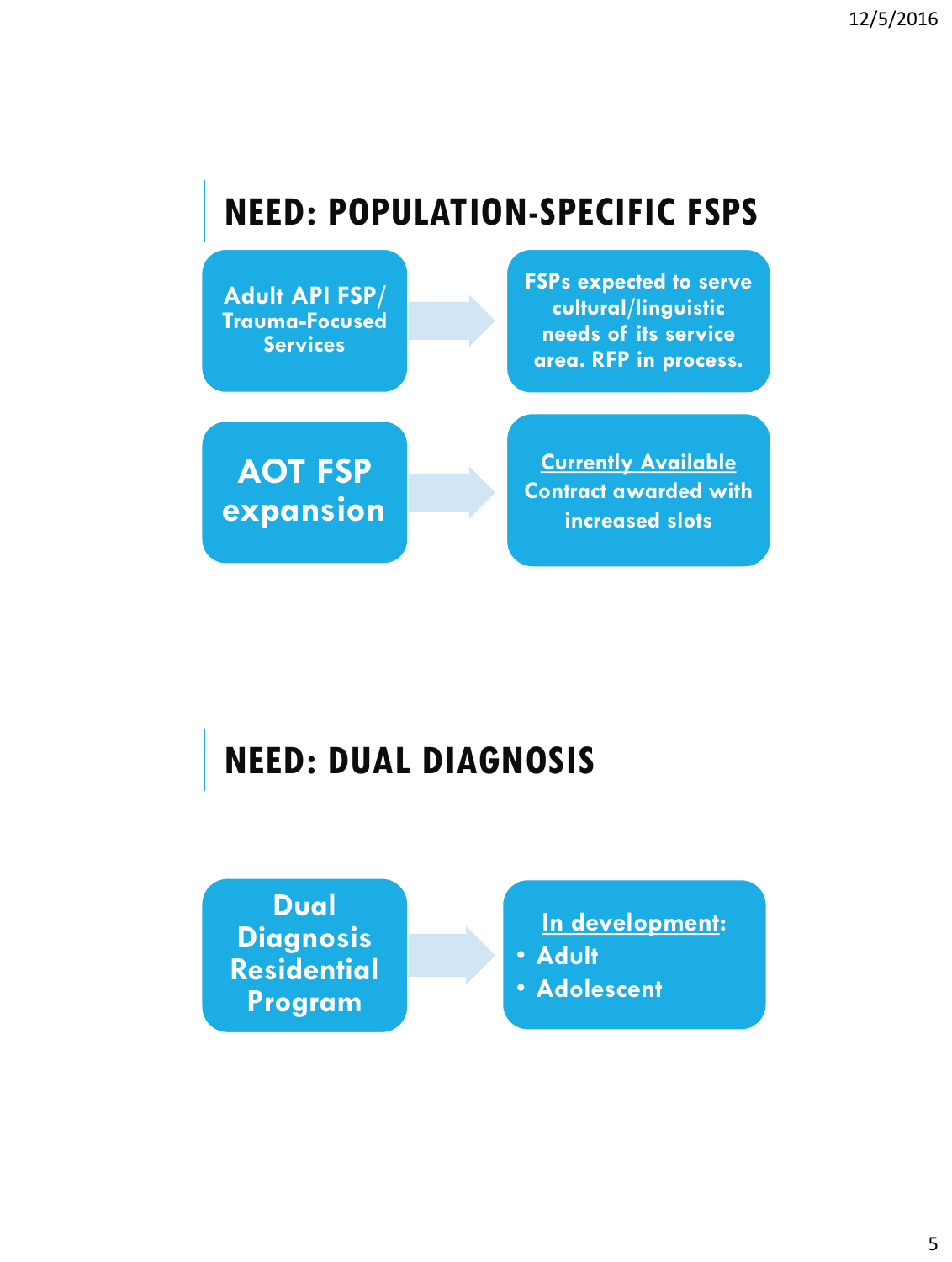# **NEED: DEAF/HARD OF HEARING**

**More direct access to services**

**Currently Available**

- **County staff provides direct service**
- **Interpreting service for BHS**
- **SUD Residential In Process**
- **Annual SUD systems review**

# **NEED: MHSA SYSTEM**